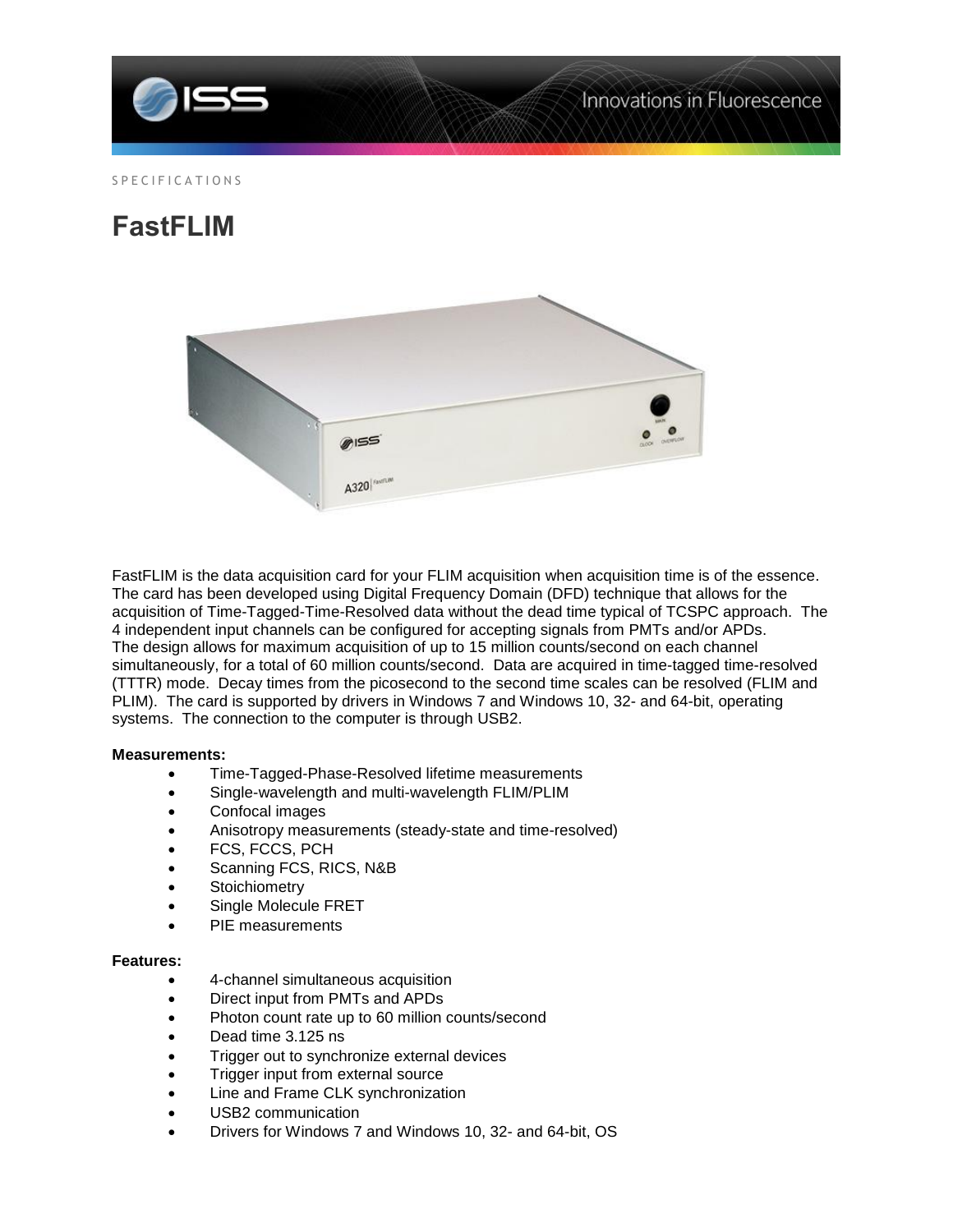# **Specifications**

| <b>Feature</b>                                     | <b>Description</b>                                      |  |
|----------------------------------------------------|---------------------------------------------------------|--|
| <b>Input Channels</b>                              |                                                         |  |
| No. of channels                                    | 4 independent channels                                  |  |
| Input voltage range                                | Directly from PMTs and/or APDs (TTL)                    |  |
| Decay times measurement                            | PLIM and FLIM: from 100 picoseconds to 100 milliseconds |  |
| Dead Time (at 80MHz internal or<br>external clock) | $3.125$ ns                                              |  |
| <b>External reference CLK</b>                      |                                                         |  |
| <b>External CLK IN</b>                             | 80 MHz, 40 MHz, 20 MHz, 10 MHz<br><b>TTL</b>            |  |
| Reference CLK OUT                                  | $0.02$ Hz $-$ 80 MHz<br>Amplitude: + 1.8 V              |  |
| Synchronization with galvano-scanner               |                                                         |  |
| <b>LINE Scan</b>                                   | Connects to the Line Scan signal from the LSM system    |  |
| <b>FRAME Scan</b>                                  | Connects to the Frame Scan signal from the LSM system   |  |

| Data Acquisition (Counts Mode, or Histogram) |                                                                                              |  |
|----------------------------------------------|----------------------------------------------------------------------------------------------|--|
| Max windows at 80MHz                         | 4                                                                                            |  |
| Raw data size                                | 32 bits                                                                                      |  |
| Raw data file structure                      | Binary File with a header of 256 bytes.                                                      |  |
| Data Incoming Stream                         | Up to $140 \times 10^6$ counts/sec (35 million counts/sec per channel).                      |  |
| Sampling rate                                | up to 5MHz                                                                                   |  |
| Data handling and storage                    | Acquisition of raw data for FCS, FCCS, PCH, smFRET.<br>On-line processing or post-processing |  |
| Max signal                                   | $35 \times 10^6$ counts/sec per channel.                                                     |  |

<u> 1989 - Johann Stoff, deutscher Stoffen und der Stoffen und der Stoffen und der Stoffen und der Stoffen und der</u>

 $\blacksquare$ 

 $\overline{ }$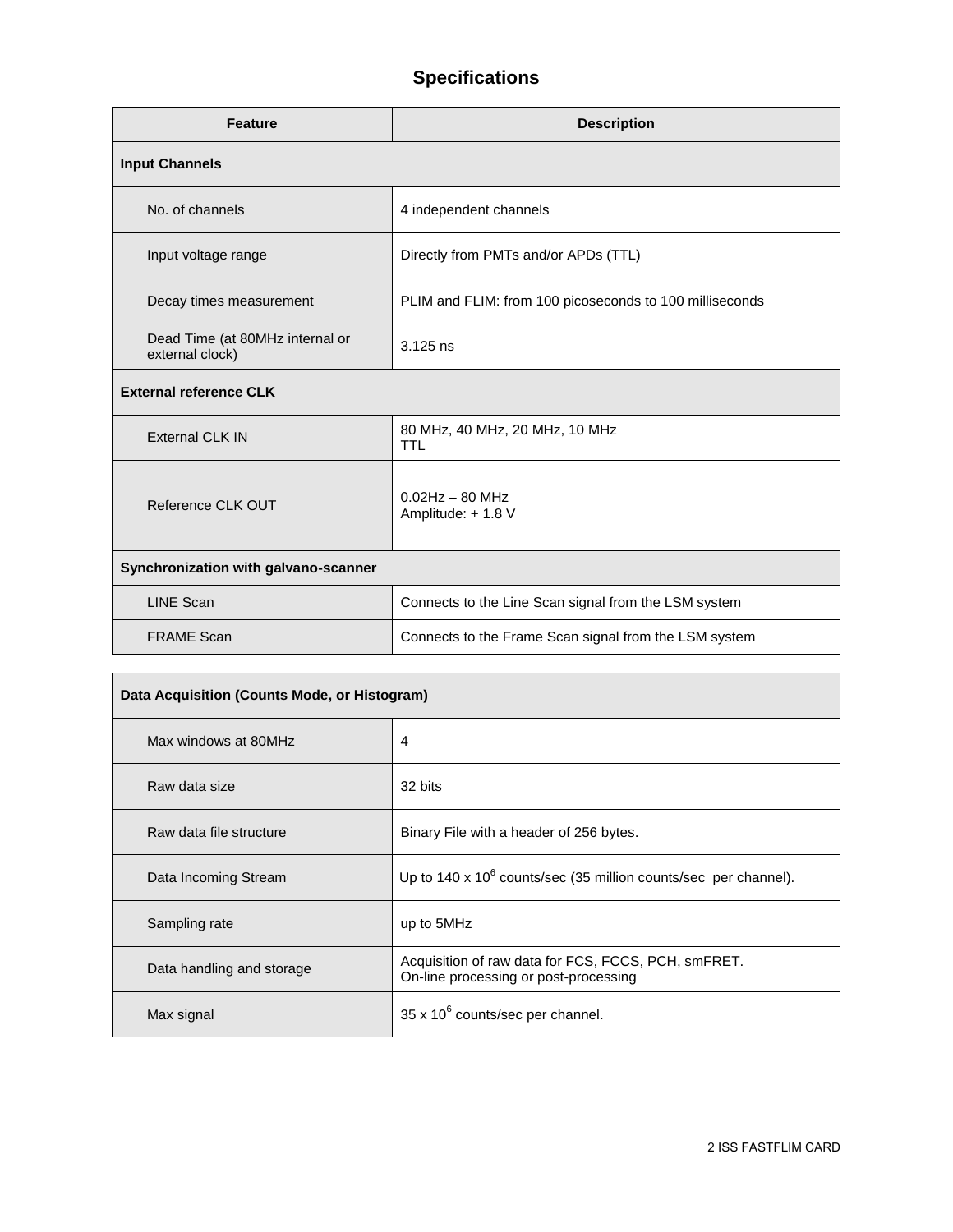| Data Acquisition (Photon Mode or Time-Tagged) |                                                                                              |  |
|-----------------------------------------------|----------------------------------------------------------------------------------------------|--|
| Max windows at 80MHz                          | 4                                                                                            |  |
| Raw data size                                 | 32 bits                                                                                      |  |
| Raw data file structure                       | Binary File with a header of 256 bytes.                                                      |  |
| Data Incoming Stream                          | 60 x 10 $\mathrm{^6}$ counts/sec (15 x 10 $\mathrm{^6}$ counts/sec per channel)              |  |
| Data handling and storage                     | Acquisition of raw data for FCS, FCCS, PCH, smFRET.<br>On-line processing or post-processing |  |
| Sampling rate                                 | up to 80MHz                                                                                  |  |
| Max signal in FCS                             | 60 x 10 $\mathrm{^6}$ counts/sec (15 x 10 $\mathrm{^6}$ counts/sec per channel)              |  |
| Max signal in FLIM                            | 60 x 10 $\mathrm{^6}$ counts/sec (15 x 10 $\mathrm{^6}$ counts/sec per channel)              |  |

<u> 1989 - Johann Stoff, fransk politik (d. 1989)</u>

 $\overline{\phantom{a}}$ 

| Data Acquisition (Photon Mode or Time-Tagged-Phase-Resolved, TTPR) |                                                                                              |  |
|--------------------------------------------------------------------|----------------------------------------------------------------------------------------------|--|
| Max windows at 80MHz                                               | 4                                                                                            |  |
| Raw data size                                                      | 32 bits                                                                                      |  |
| Raw data file structure                                            | Binary File with a header of 256 bytes.                                                      |  |
| Data Incoming Stream                                               | 60 x 10 $^6$ counts/sec (15 x 10 $^6$ counts/sec per channel)                                |  |
| Data handling and storage                                          | Acquisition of raw data for FCS, FCCS, PCH, smFRET.<br>On-line processing or post-processing |  |
| Sampling rate                                                      | up to 80MHz                                                                                  |  |
| Max signal in FCS                                                  | 60 x 10 $\mathrm{^6}$ counts/sec (15 x 10 $\mathrm{^6}$ counts/sec per channel)              |  |
| Max signal in FLIM                                                 | 60 x 10 $^6$ counts/sec (15 x 10 $^6$ counts/sec per channel)                                |  |

 $\overline{\phantom{a}}$